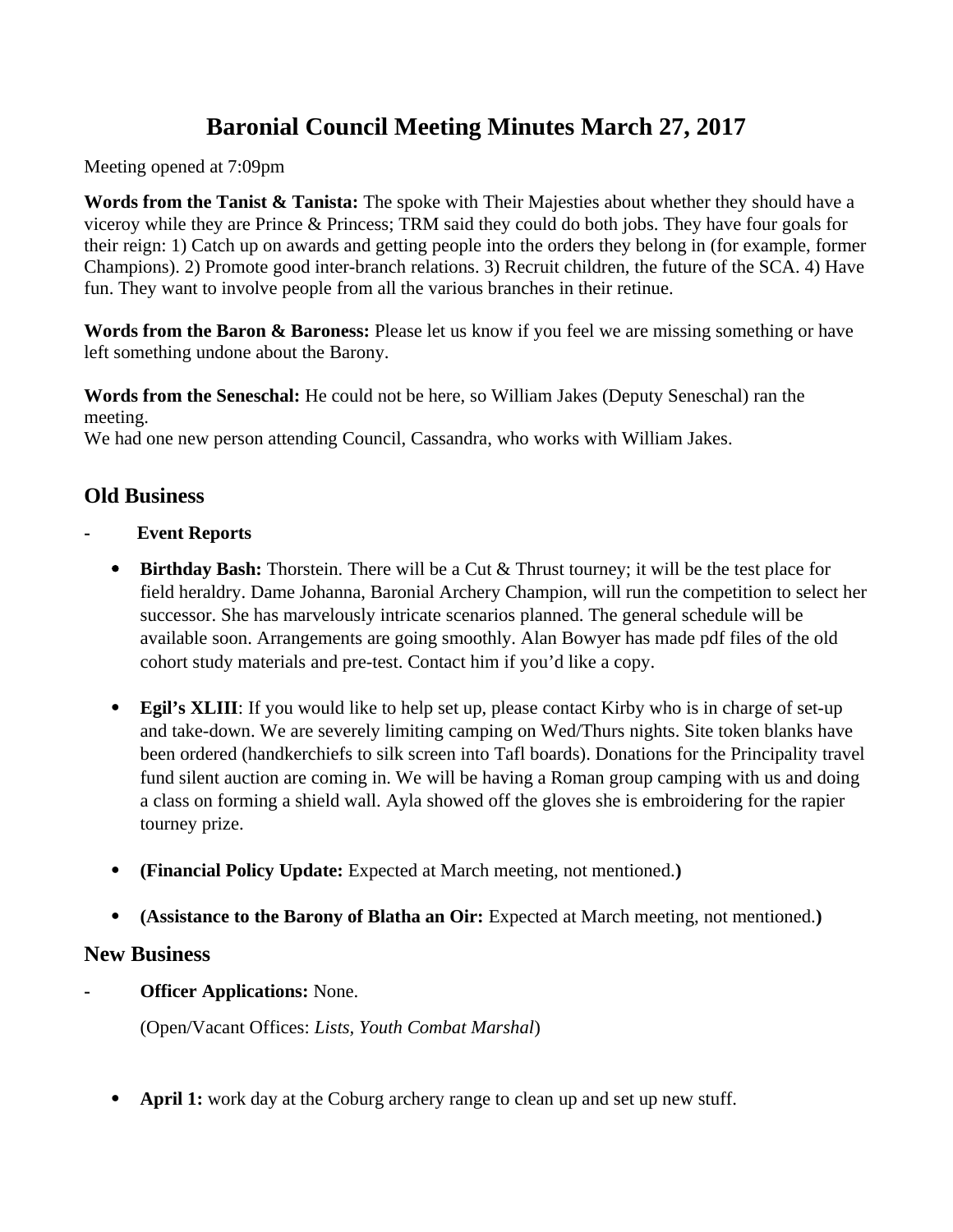- **An Tir / West War:** Dame Johanna is in charge of archery for the war. We approved loaning her/the war our archery equipment and possibly trailer space if the trailer goes to the war.
- **Amergin's Revolt:** Durin commented that we need a site, ideally where we can camp or have a lodge, with a kitchen. Unfortunately, last year's site is too expensive to use again. We would like to combine this event with the Principality's Branch Senschal and Exchequer training weekend. For that we'd need 2 meeting rooms, electricity, (ideally internet access). Durin is willing to be on the autocrat staff.
- **Loan of decorations:** to Dame Johanna for use at her church's vacation bible school in late June approved. (A nice way to thank the church for allowing us to dry out our pavilions a few years back, and allowing Johanna to use their facilities to make so many splendid banners for us.)

## **Officer Reports**

### - **Arts & Sciences**

We held only one A&S project nights in March due to my illness on Mar. 7. But on March 21 we had 10 folks coloring/studying for the Seargentry test, sewing, embroidering, twirling flags, looking at shoe books and Anglo-Saxon books, planning archery things, pouring casting wax into a mold, drinking cider, talking non-stop and generally have a great time. The next A&S Night will be on Tuesday, April 4th.

To date we have the possibility of 34 A&S classes and 4 demos for Egil's Tourney. As they are confirmed and I get class descriptions they will be posted on Facebook on the Egils 43 Facebook event page and (as our Web Minister's health improves) the Baronial website Egil's page.

To help out our Chamberlain, I met the autocrat for Summits March Coronet Tourney at the storage unit and gave her four rolls of wall hanging for use at the event. Iurii brought them back and they are now back on their shelf in storage.

Yseult of Broceliande

### **- Chamberlain**

The trailer electrics are not working properly. Durin will help Kirby diagnose and fix them. The Gold Key and Archery pavilions are back from being repaired. Big Green was too large for the repair guy to handle, so Kirby will clean it before Egil's. He has glued up the splitting poles. Thanks to Murchadh for his help in rescuing the trailer from the flooding at William and Cyeth's home. The trailer is now dry and staying at Kirby's house.

Kirby Brokkerson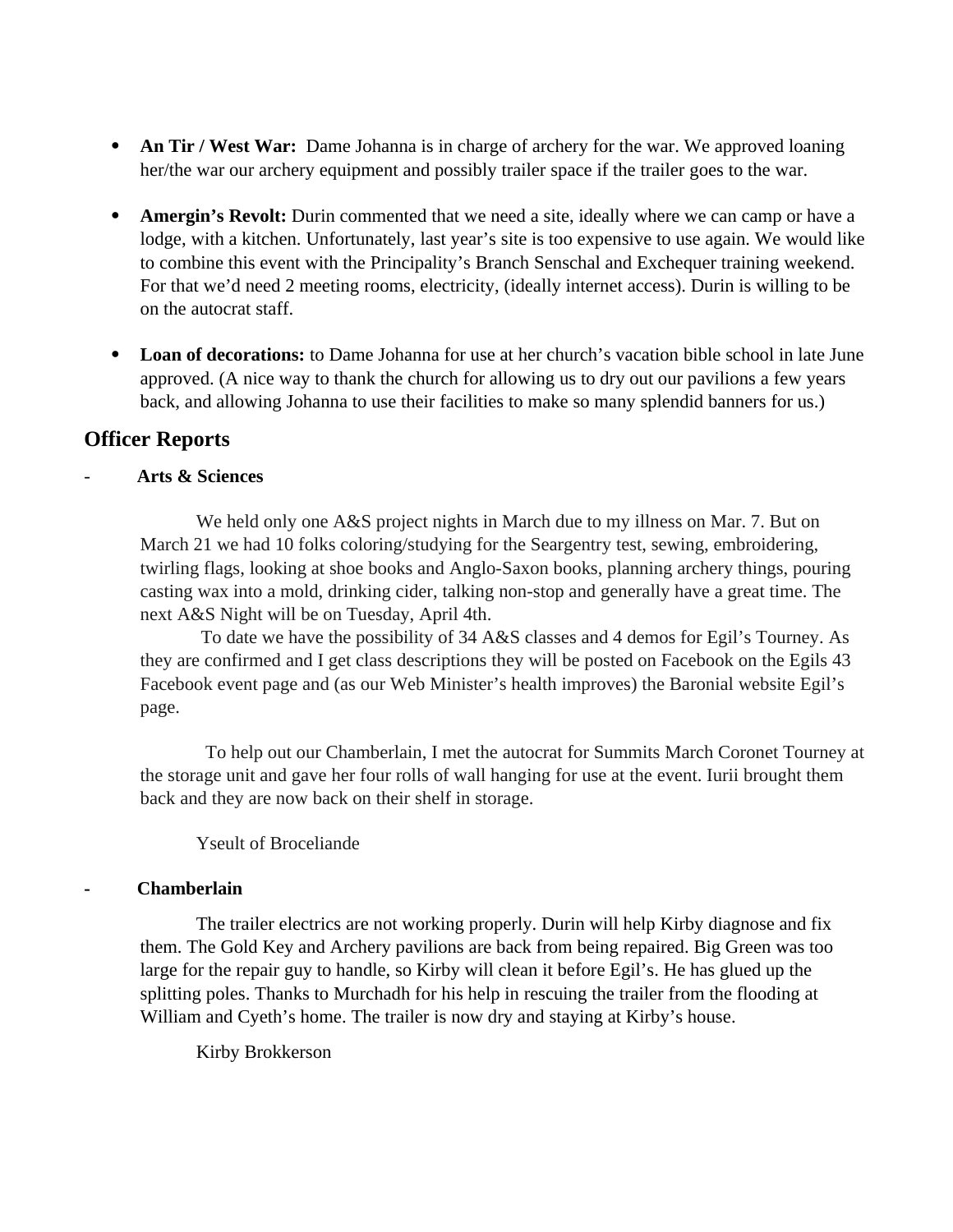#### **- Chatelaine**

We've had about 3 more contacts through the new comer survey. I will contact them to tell them about birthday bash. We've also had a new person join the fb group, please welcome them if you haven't already.

I've had the idea to do a "go to garb" display or fashion show. I wanted to do it as a newcomer night but not sure I have time. Perhaps we could add it to birthday bash. The idea is to have people bring or wear their "go to garb" that is practical, used often, and is something you could not do without, etc. Not necessarily your favorite, or most fancy, but an essential item or outfit that works for everything!

Francesca Carletti

#### **- Chronicler**

Minutes are out. Summits Chronicler was unable to attend March Coronet, and our Seneschal asked that I attend Moot for her to record the Minutes. It was a very informative meeting, and Scianna was happy to receive the Minutes. The next Bi-Cranial Bear is due out April  $1<sup>st</sup>$ , and each Baronial officer is requested to make a submission so we can expand the scope of the newsletter. *All officers are requested to please include me [Wesley.c.worley@gmail.com](mailto:Wesley.c.worley@gmail.com) when you send in your reports, and if you can get them in the day before Baronial Council Meeting, that would be even better. Thank you.*

Murchadh Monaidh Chraoibhe

#### **- Exchequer**

He checked, and CDs are not worth the trouble as the interest is ridiculously low.

Bank balance as of 3/27/2017: \$23,805.94 Outstanding Checks: \$0.00

Available Balance: \$23,805.94

Godwyn Reynard

#### **- Family Activities Coordinator**

Cyeth is making plans for Egil's. If you have ideas for activities, please contact her.

Cyeth deWestcote

#### **- Gold Key**

No local events using Gold Key since my last report. I will have Gold Key at Baronial Birthday next month, and (of course!) at Egil's the month after.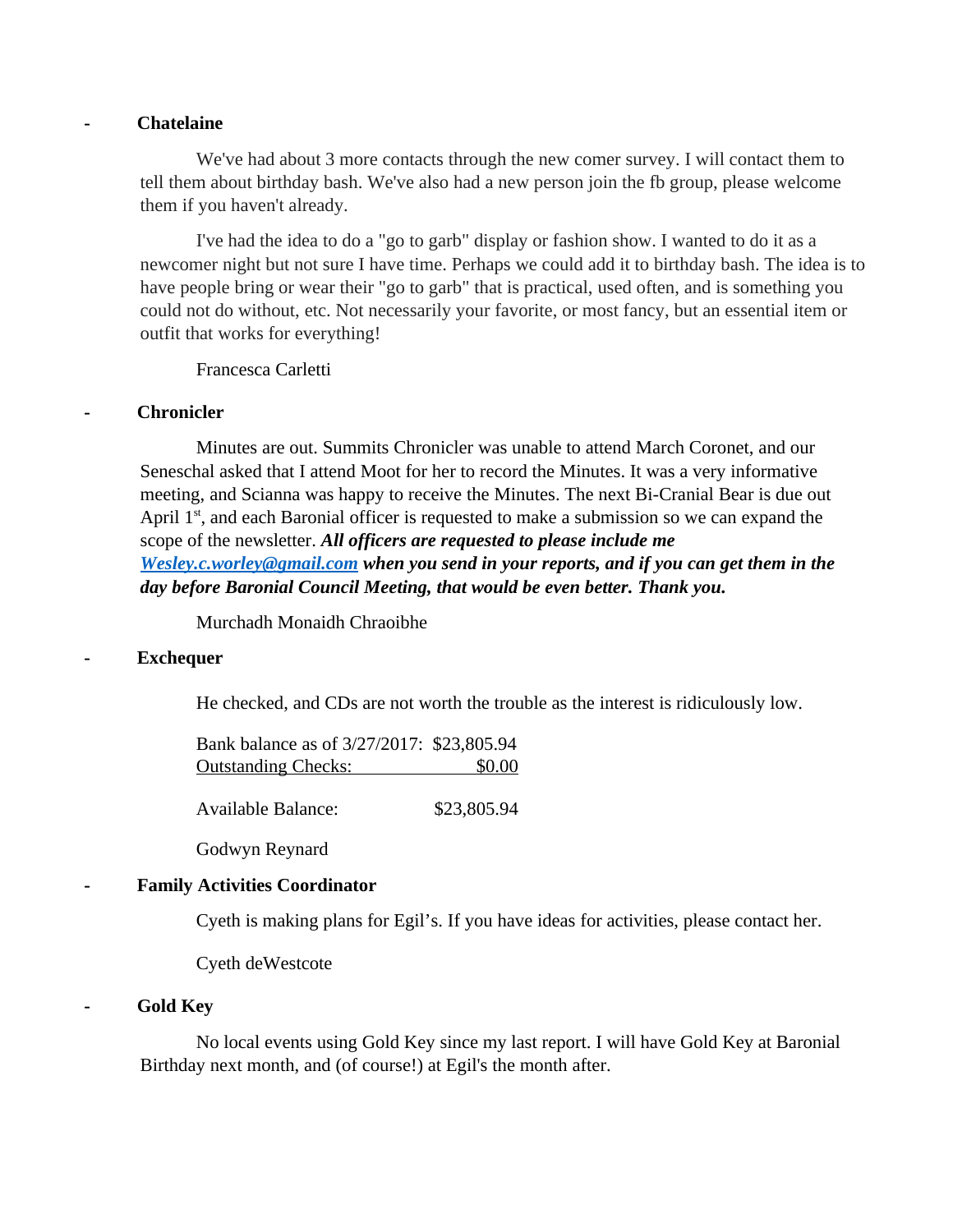I sold one of the glass site tokens at a convention this month, so have \$1 in GK income to turn in at Council.

We received donations of fabric and clothing from Caer Lutris and Reannag Teine(sp?) within the last couple months. Thanks!

Alys Meghan Cattwyn

#### **- Herald**

No events this month, so nothing to report.

Aelis de la Rose

#### **- Marshal**

averaging 3-6 people per week. We had 3 people from out of town last time. Thorstein can help folks make kits to fight in. April 8 Master Leith will be here, would like to help out at practice.

Skjaldar-Þorsteinn Thunderhand

#### **- Archery Marshal**

We have been having an average attendance of 4-6 people each week, though we had about 7 or 8 last week, which made for an occasionally crowded range! We have had several new people that are need to the Barony show an interest in learning about Archery.

Alan, Johanna and myself have been answering their many questions, we look forward to seeing more new faces on the range as we get ever closer to the time we move to the outdoor range in Coburg.

Our Archery officer, Saoirse, and myself hope to host a work party at the Coburg range this Saturday, weather-permitting. Updates will be posted on the Yahoo Groups list and FB group page on Thursday or Friday.

Iurii Levchenich

#### **- Cut & Thrust Marshal**

Not present, nothing to report.

Captain Juan

#### **- Rapier Marshal**

Rapier practice has been held every Monday since last Counsel Meeting at 7pm at Maple Elementary School (2109 J St) in Springfield.

Attendance has been 3 to 7 people with a few new people beginning to take part.

There is ample opportunity to come and see what Rapier is all about and even pick up a sword and give it a try as we have several fighters that have plenty of patience to teach new people. Come join us!!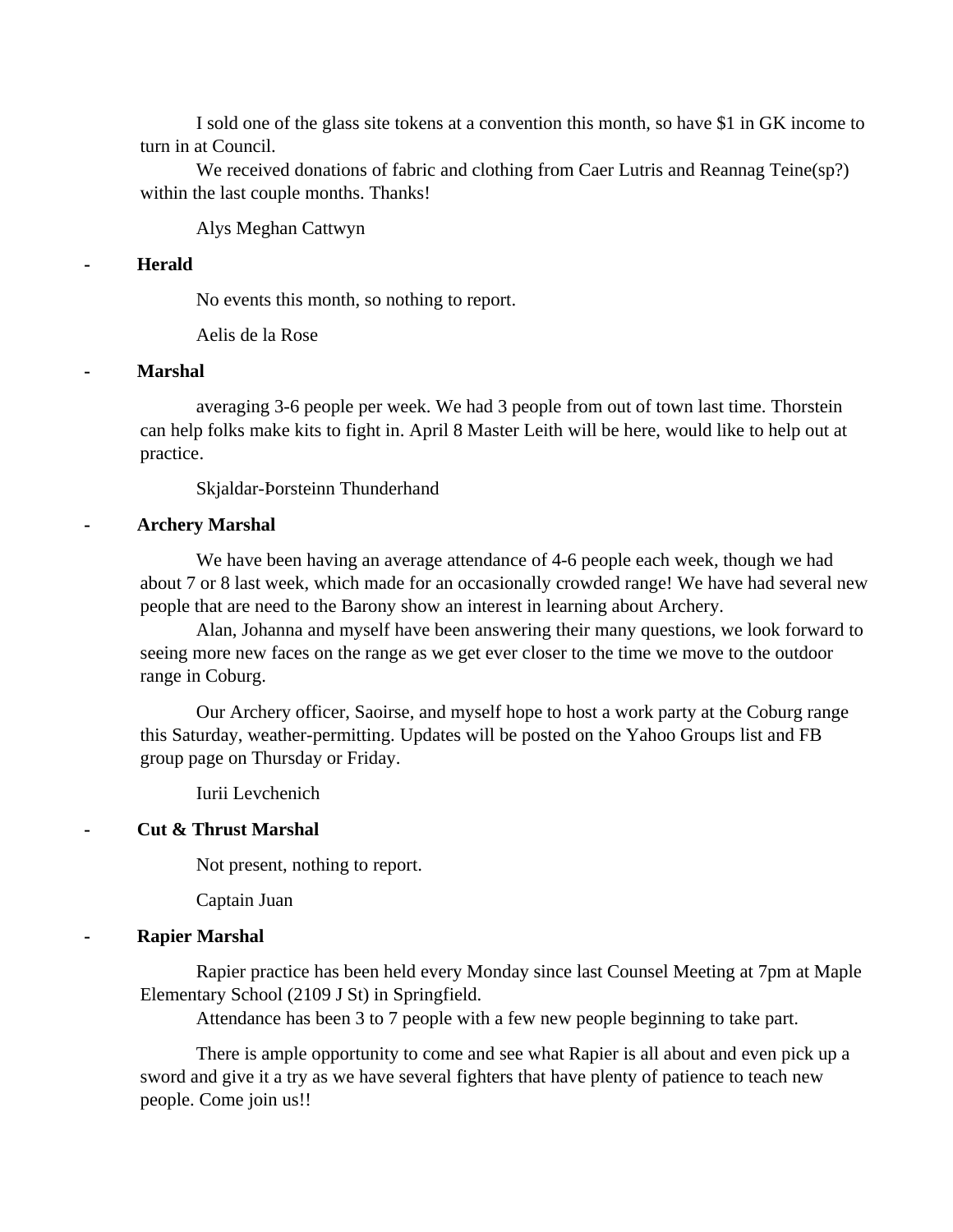#### William Jakes

#### **- Thrown Weapons Marshal**

Kevin is fixing up the traditional weapons (ax, spear, knife) for when we can use them outdoors again – possibly later in April. He also has new lighter knives and axes. **Darts** is going splendidly. Adiantum has 9 of the top 13 rankings in the Kingdom:  $1<sup>st</sup>$  Radu,  $2<sup>nd</sup>$  Kevin,  $3<sup>rd</sup>$  Iurii, and  $4<sup>th</sup>$  William Cristofore,  $6<sup>th</sup>$  Alan Bowyer,  $7<sup>th</sup>$  Jason of Rosaria,  $8<sup>th</sup>$  Yseult,  $12<sup>th</sup>$  Arlyne,  $13<sup>th</sup>$ Viczen Drago. Darts will be available at Birthday Bash; there will be loaner gear. Darts area usually  $2<sup>nd</sup>$  and  $4<sup>th</sup>$  Wednesdays at Wetlands Tavern, but also sometimes on the other Wednesdays at the Alibi Tavern, Main St., Springfield.

Kevin Sorok

#### **- Scribe**

I received a packet of Principality charters and got all but one back to their Highnesses for March Coronet, thanks to the diligent effort of Dame Johanna, who does splendid work. I am torn between the awesomeness of it and wishing she compromised a bit on the detail (as I do) and got more of them finished. The other people who are interested in painting had various illnesses, except for one person who relied on some app to find my house and gave up after getting lost and texting me in vain. I have a land line, and for some reason electronic locators cannot find my house, which is 2 blocks East of Willamette on a numbered street in a part of town where the streets are still in a rectilinear grid. This is not the first time this has happened. Please, if you are trying to find 250 East  $38<sup>th</sup>$ , Eugene, talk to a real person. Your smart phone may try to send you to Roseburg.

I have not forgotten the three customized charters Crystal requested for Egils. Please get other requests in to their excellencies as soon as possible so there is time to complete them for Birthday Bash and Egils.

Antonia Crivelli

#### **- Seneschal**

Not present, nothing to report.

Gwyn Ap Llewellyn

#### **- Thingmakers**

Not present, nothing to report.

Ayla Roth

#### **- Webminister**

Not present, nothing to report.